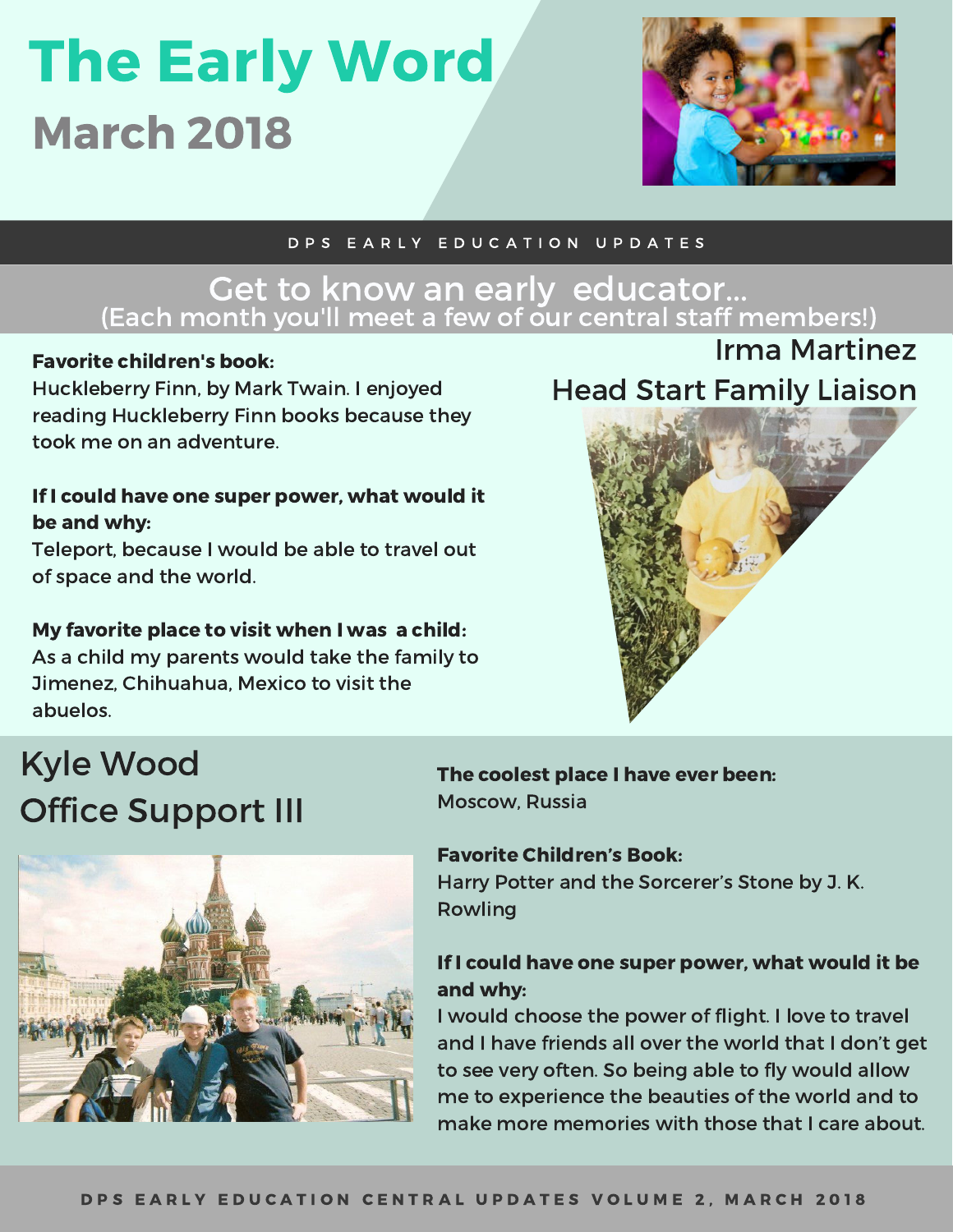# **Brain Development**

### **BY THE NUMBERS**